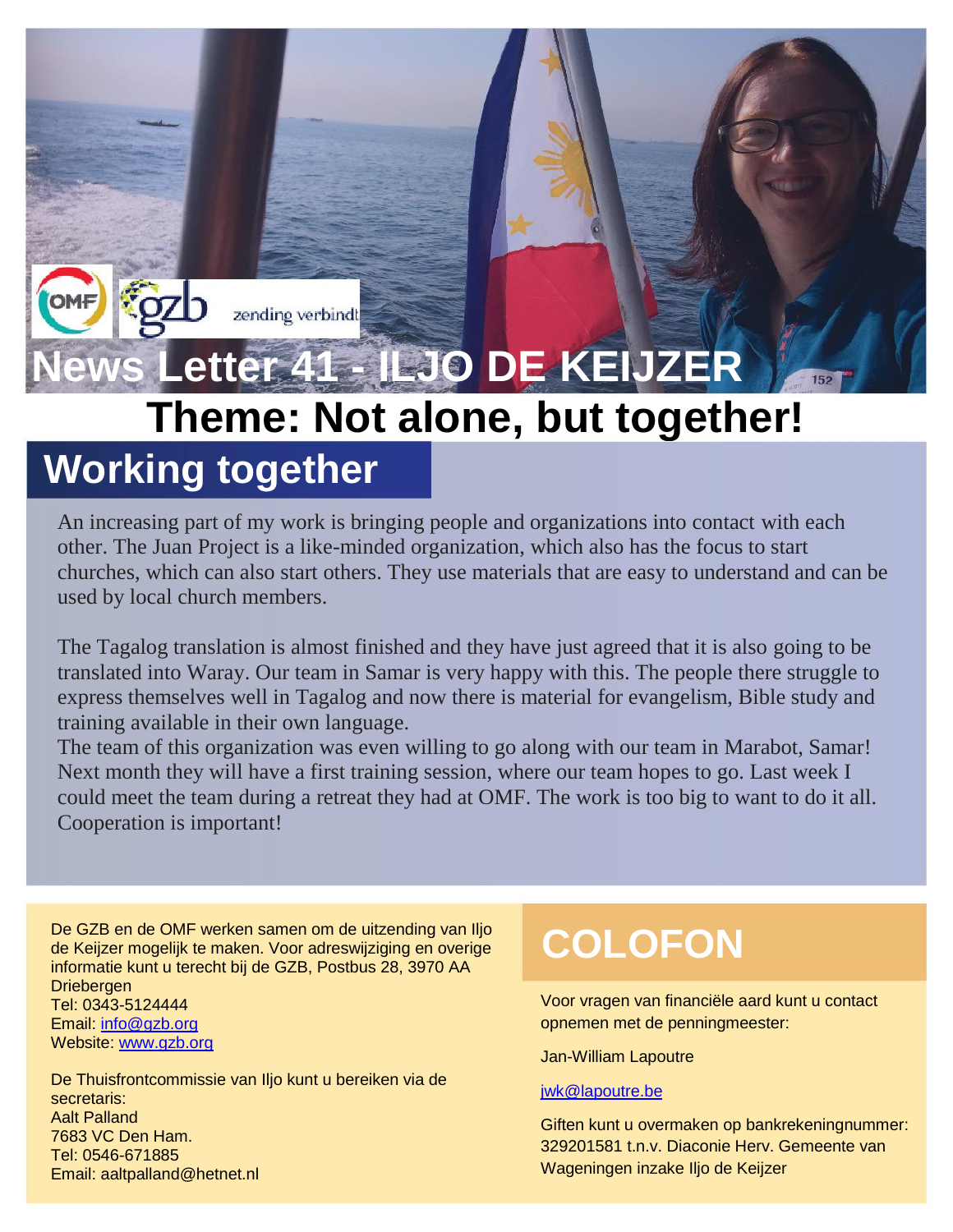## **World Evangelical Alliance (WEA)**

Bishop Ef Tendero, is the first Philippine leader of this organization. He was one of the youngest elders in ABCCOP, a preacher of an ABCCOP congregation, who founded many daughter churches, and then the leader of the group of evangelical churches in the Philippines. It is beautiful to see how a young man, in which you as a mission organization put energy in, now leads a global organization. ABCCOP gave him an office in our building, so we meet him regularly.



Last month he came by during our theological meeting. Bp Ef is on the left?

## **Mentoring**



Liza is a resident of the largest slums in Manila. She completed our theological training and also the teachers training. This month is the first time she teaches. She feels very exciting, but scared also because many of the students have a higher education than her. We meet in McDo before the class time, to talk through the material, then I go to class to see how she does it. The classroom is very interactive and sees how she masters the material. If they forget something, I'll give her a quick clue. Nice job to multiply yourself.

Iljo de Keijzer, OMF-international, PO Box 1997-1159 QCCPO 1100, Quezon City Philippines 0063-9257276110, iljo.dekeijzer@omfmail.com, http://iljo.algemeenbekend.nl